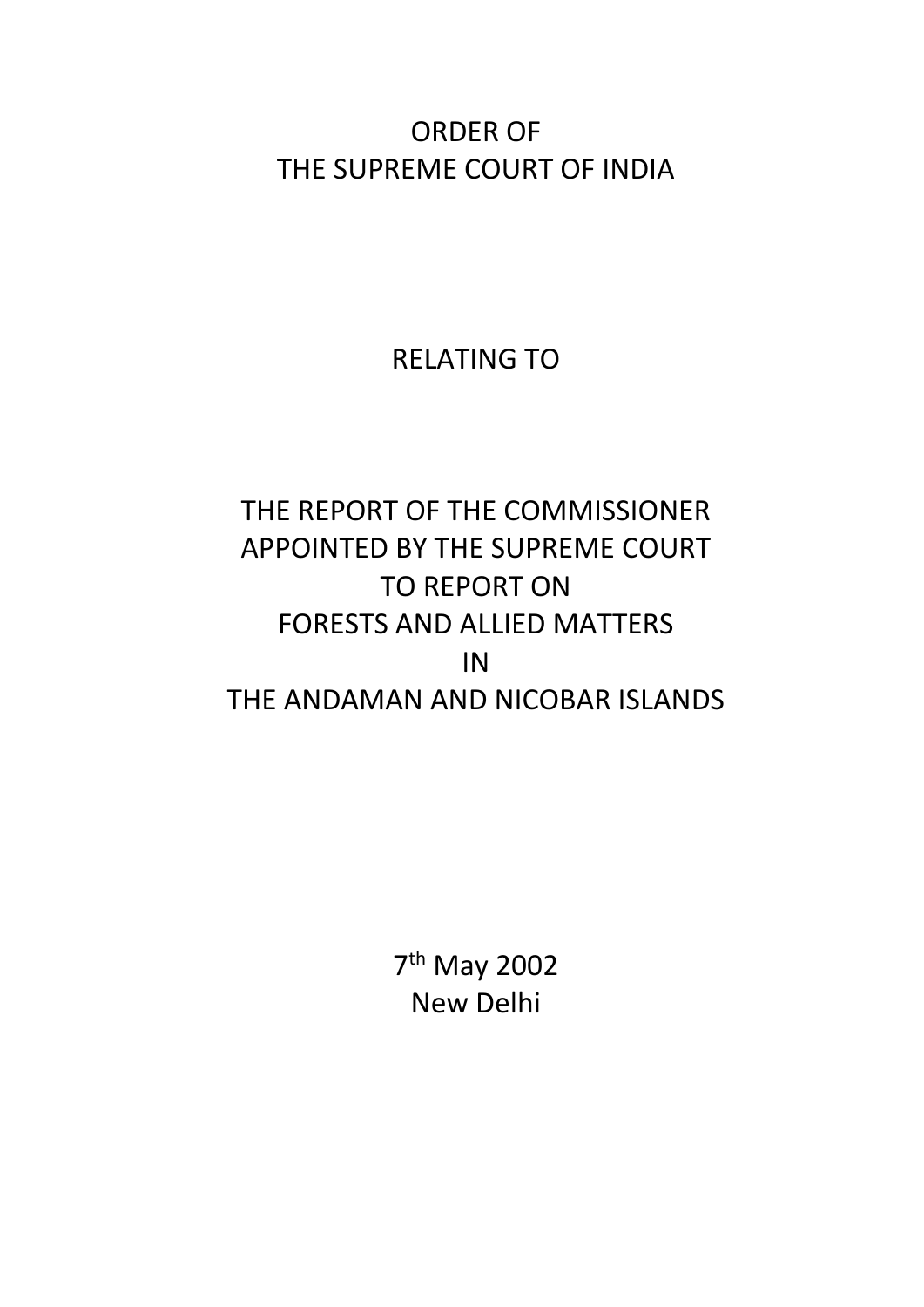Date : 07/05/2002 These Petitions were called on for hearing today.

## **CORAM :**

HON'BLE THE CHIEF JUSTICE HON'BLE MR. JUSTICE ARIJIT PASAYAT HON'BLE MR. JUSTICE H.K. SEMA UPON hearing counsel, the Court made the following

## O R D E R

After hearing the learned Amicus Curiae, counsel for the parties and taking into consideration the affidavit of the Union of India - Ministry of Environment and Forests in relation to survey of eco-system of Andaman and Nicobar Islands, the learned Amicus Curiae has made certain suggestions.

There does not seem to be any objection to this Court in accepting the Report of Shri Shekhar Singh that some modifications have been suggested. We therefore, in the first instance, accept the Report of Shri Shekhar Singh.

On a query being raised by us, Mr. Altaf Ahmed, learned Additional Solicitor General, appearing for The Union Territory of Andaman & Nicobar Islands on instructions informed the Court that there is no social forestry in Andaman & Nicobar Islands. The wood which is being cut is from the natural forest and plantation of teak etc. has taken place in the forest, which had been worked and approximating 40,000 cubic metres of wood is cut from the forest annually for the purposes of the small mills the total logging of wood being approximately 1,30,000 cubic metres per year. In the last two years, this figure has come down but the fact remains that instead of resorting to social forestry and thereby providing employment to the people in growing forest at the present moment the natural forests are being cut and the timber sawn.

Andaman & Nicobar Islands is one of the hot spots and is in the eco-fragile area and has, therefore, the eco-diversity thereby has to be preserved. For this, it is essential that the natural forest is protected and re-generation allowed to take place.

We are also informed that the existing saw-mills have a subsisting licence valid till 30<sup>th</sup> March, 2003. The saw-mills and the other wood-based industries in the Andaman & Nicobar Islands are not permitted to cut the trees and supplies to them are made only by the Government itself or through its Corporation. Some of these saw-mills and industries have logs of wood and sawn timber in their stock. It would therefore be iniquitous to deprive them of an opportunity to utilise the stock for which payment has been made to the Government for the purchase of wood. However, it is to be borne in mind that fresh logging of wood must cease immediately.

After taking all facts and circumstances into consideration, we issue the following directions:

- (1) All felling of trees from the forest of little Andaman Islands, the national park and sanctuaries, the tribal reserves and all other areas shall stand suspended.
- (2) For the areas in which there are working plans, the Government through the Chief Secretary shall disclose on an affidavit -
	- (i) The extent of felling and re-generation permitted under these working plans during the last 10 years.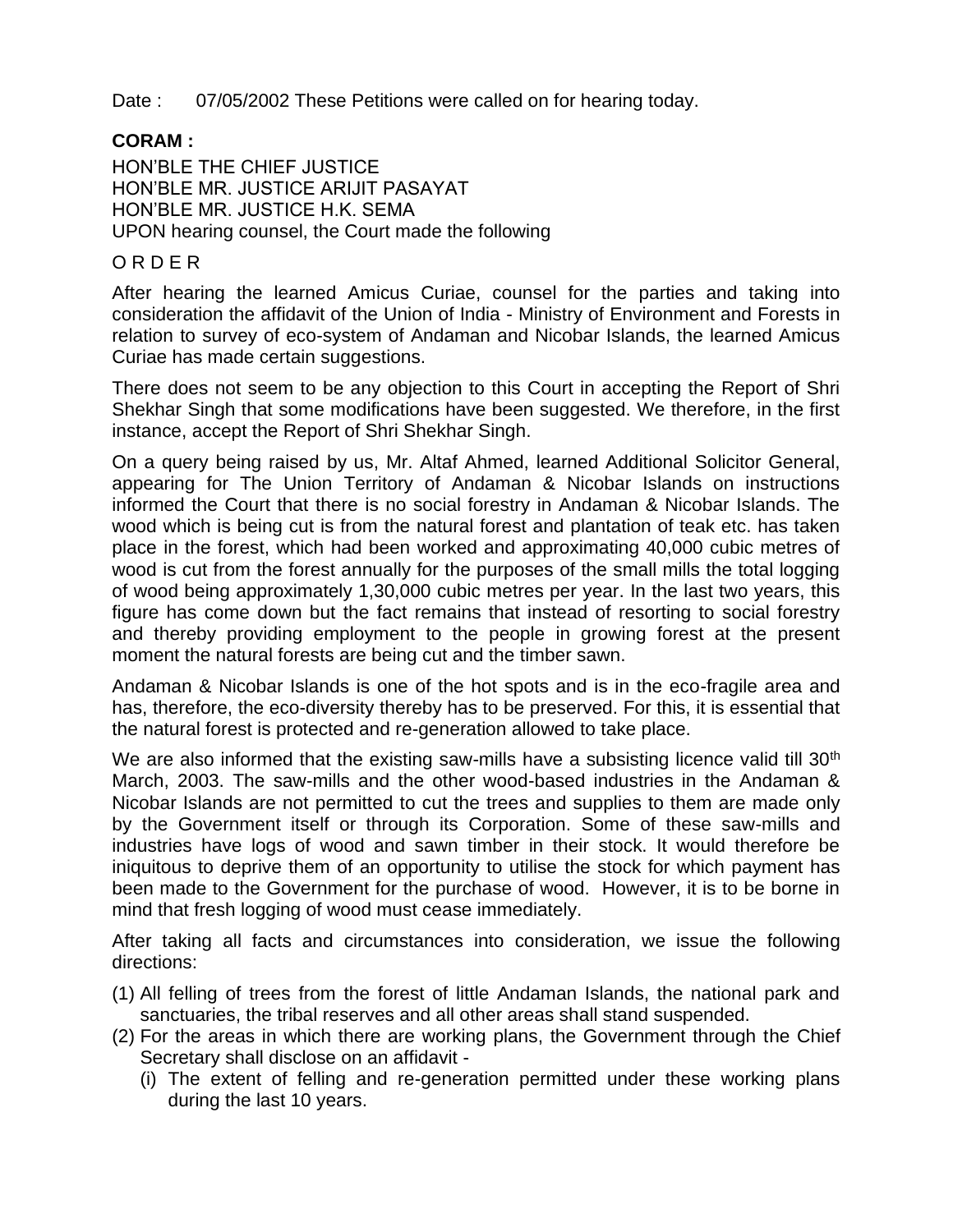- (ii) The compliance with re-generation/re-planatation/ re-forestation targets under the working plans and reasons if any for the shortfall.
- (3) The working plan of the Andaman & Nicobar Islands should be re-worked on the basis as was applied to the State of M.P. and others, namely that before any felling of trees, there should first be compulsory afforestation/re-generation, the felling permissions would be based upon the extent of re-generation of forest undertaken and not the other way round.
- (4) No felling of tree (under the working plan or otherwise) shall be permitted for meeting any raw material requirements of the plywood, veneer, black board, match stick or any other wood-based industry.
- (5) In drawing up the new working plans the Government shall formulate a Committee with one Ecologist who is proficient with the ecology of Andaman.
- (6) The working plans so formulated shall be placed before this Court within a period of twleve weeks.
- (7) The trees felled under the working plan in the manner indicated aforesaid should be utilised for the requirements of the local inhabitants.
- (8) The licences of all the saw-mills and wood-based industries shall not be renewed after 31<sup>st</sup> March, 2003. This will not debar the authorities from cancelling licences in accordance with law, if there is no breach of the Licence Committee by the Licencees before that date.
- (9) The ecology of the area does not permit any kind of industrial activity for which the wood is likely to be consumed. Therefore, licences of wood-based industries shall stand cancelled but they will be permitted to exhaust the existing stock till  $31<sup>st</sup>$ March, 2003.
- (10) The Union of India if it so adopts and thinks appropriate may take steps for relocating the dislocated wood-based industries in the main land area anywhere in India as long as it is not within the vicinity of forest area. Henceforth for meeting the local requirements it is only the Government saw-mills which shall operate.

No fresh wood or logs shall be given to any of the saw-mills or the wood-based industries till fresh working plans are prepared and submitted to this Court and the approval obtained.

- (11) With immediate effect, there will be no movement of logs or timber in any form including sawn timber from Andaman & Nicobar Islands to any part of India or anywhere else.
- (12) Regularisation of encroachments on forest land in any form, including allotment/use of forest land for agricultural or horticultural purposes, shall be strictly prohibited.
- (13) All those families who have been identified as having encroached on forest land prior to 1978 and have not yet shifted to their allotted rehabilitation sites, shall be given one month's notice to vacate their encroachments and shift to the allotted land. Failing this, their allotment shall be cancelled and they shall be forcibly evicted within three months of the deadline being over, without any further claim to land or any other form of rehabilitation. Such notices should be issued within six weeks.
- (14) Similarly, those among the pre-1978 families that have shifted to their allotted sites but have occupied more land than they were entitled to shall also be given one month's notice to vacate the extra land occupied by them. On the expiry of this notice period, the allotments of those who have not complied with this notice shall be